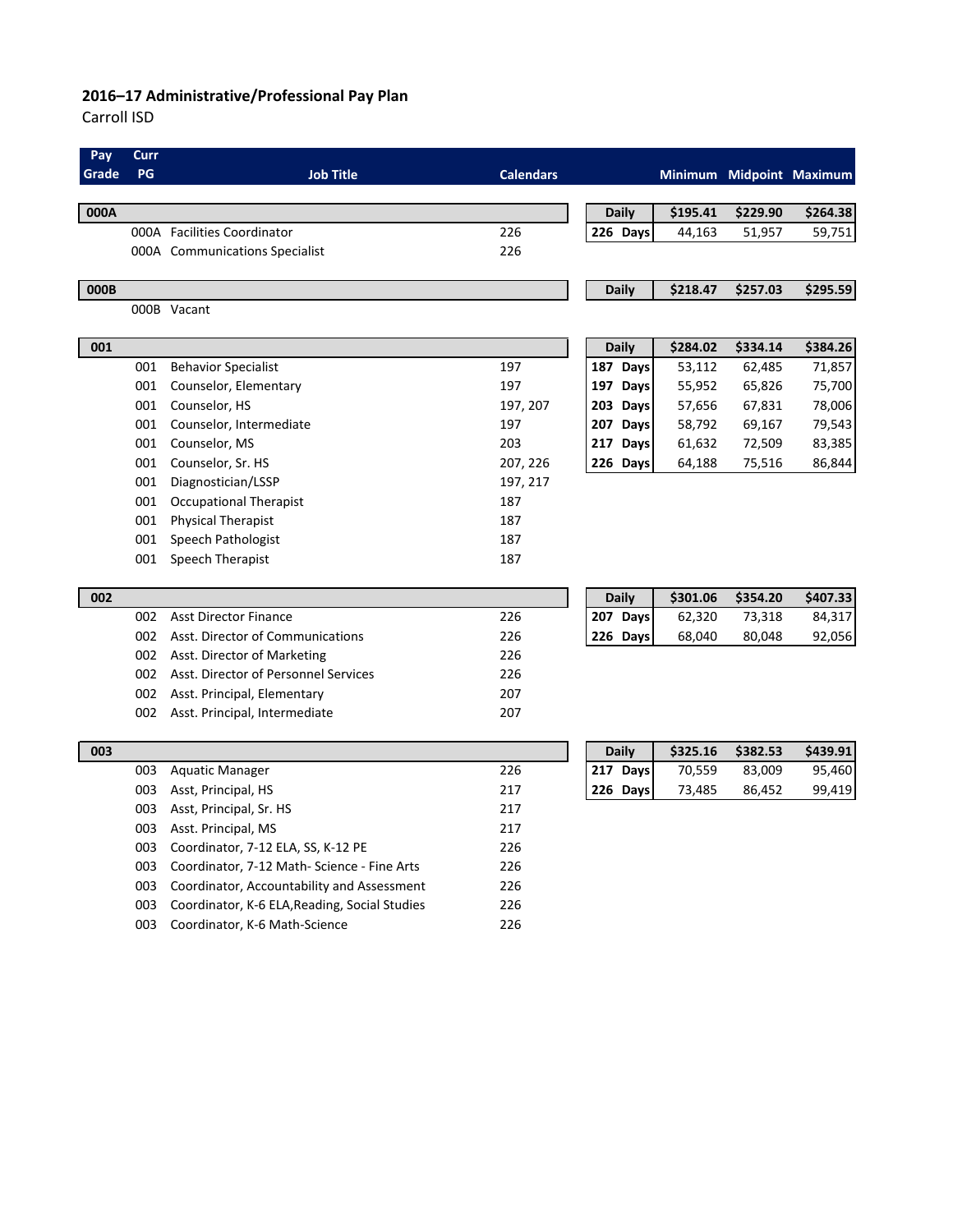| 004 |                           |     | <b>Daily</b> | \$373.92 | \$439.91 | \$505.89 |
|-----|---------------------------|-----|--------------|----------|----------|----------|
| 004 | Director, Child Nutrition | 226 | 217 Days     | 81.141   | 95.460   | 109,778  |
| 004 | Director, Facilities      | 226 | 226 Days     | 84.506   | 99.419   | 114,331  |
| 004 | Director, Transportation  | 226 |              |          |          |          |
| 004 | Principal, Elementary     | 217 |              |          |          |          |
| 004 | Principal, Intermediate   | 217 |              |          |          |          |

| <b>Daily</b> | \$373.92 | \$439.91 | \$505.89 |
|--------------|----------|----------|----------|
| $ 217$ Days  | 81,141   | 95,460   | 109,778  |
| 226 Days     | 84,506   | 99.419   | 114,331  |

| 005 |                            |     | <b>Daily</b> | \$407.58 | \$479.50 | \$551.43 |
|-----|----------------------------|-----|--------------|----------|----------|----------|
| 005 | Director, Budget & Finance | 226 | 217 Days     | 88.445   | 104,052  | 119,661  |
| 005 | Director, Personnel        | 226 | 226 Davs     | 92,113   | 108,367  | 124,624  |
| 005 | Principal, Middle School   | 217 |              |          |          |          |

|            | ____           |         |
|------------|----------------|---------|
|            |                |         |
|            |                |         |
|            |                |         |
|            |                |         |
|            |                |         |
|            |                |         |
|            |                |         |
| $226$ Days | 92,113 108,367 | 124,624 |

| 006 |     |                                                |     | <b>Daily</b> | \$448.33 | \$527.45 | \$606.57 |
|-----|-----|------------------------------------------------|-----|--------------|----------|----------|----------|
|     | 006 | Executive Director, Athletics                  | 226 | 226 Days     | 101,323  | 119.204  | 137,086  |
|     | 006 | Executive Director, Curriculum and Instruction | 226 |              |          |          |          |
|     | 006 | Executive Director, Special Programs           | 226 |              |          |          |          |
|     | 006 | Executive Director, Technology                 | 226 |              |          |          |          |
|     | 006 | Principal, High School                         | 226 |              |          |          |          |
|     | 006 | Principal, Senior High School                  | 226 |              |          |          |          |
|     |     |                                                |     |              |          |          |          |

| 007 |     |                                                  |     |  | <b>Daily</b> | \$538.00 | \$632.94 | \$727.88 |
|-----|-----|--------------------------------------------------|-----|--|--------------|----------|----------|----------|
|     | 007 | Asst. Superintendent Administrative Services     | 226 |  | 226 Days     | 121,588  | 143.045  | 164,501  |
|     | 007 | Asst. Superintendent Board & Community Relations | 226 |  |              |          |          |          |

007 Asst. Superintendent Administrative Services 226 007 Asst. Superintendent Board & Community Relations 226 007 Asst. Superintendent Financial Services 226

007 Asst. Superintendent Student Services 226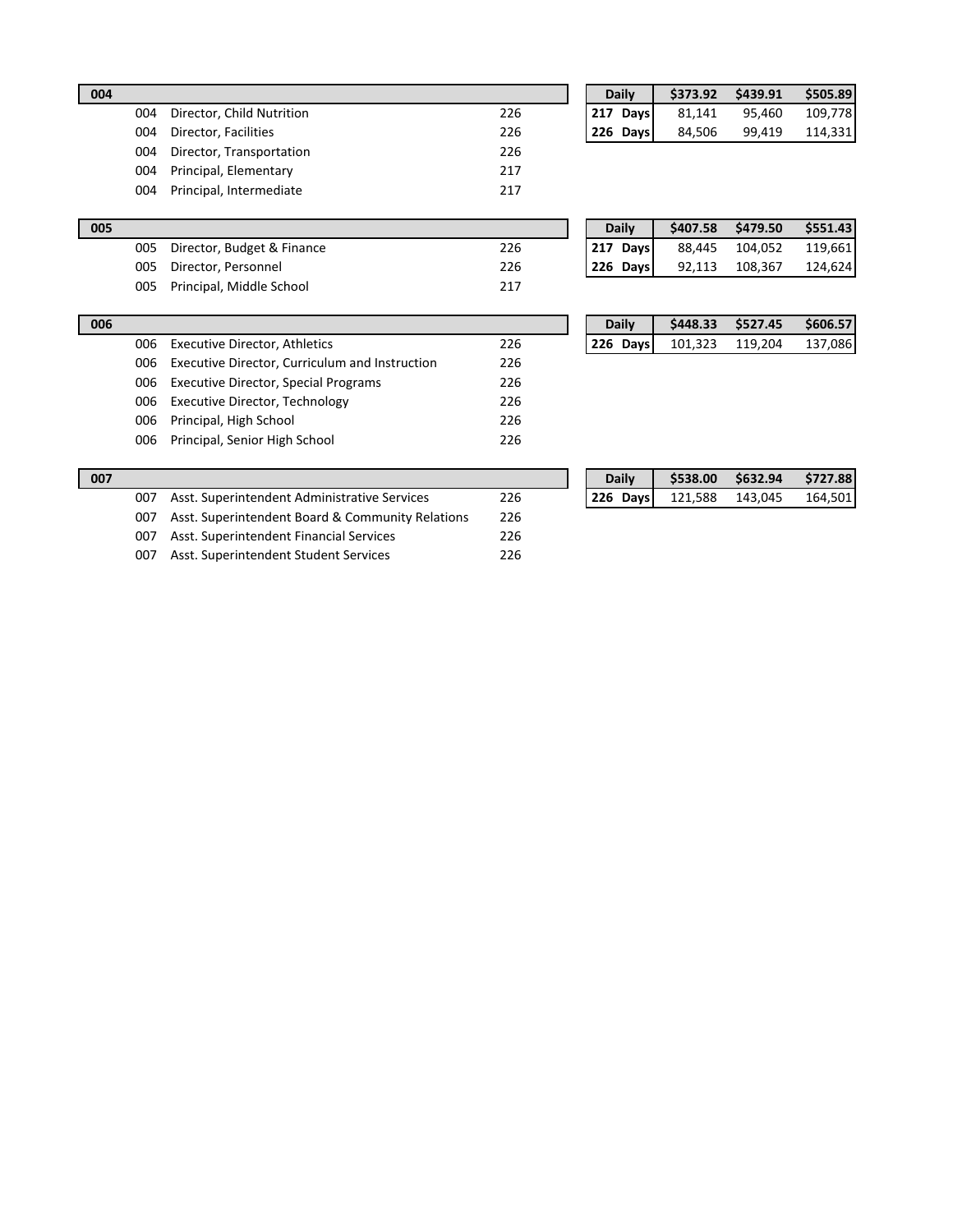#### **Teacher, Nurse, and Librarian Hiring Schedule 2016-2017**

#### **187 Day Schedule**

| Years          | <b>Annual Salary</b> |
|----------------|----------------------|
| 0              | \$50,600             |
| 1              | \$50,882             |
| $\overline{c}$ | \$51,135             |
| 3              | \$51,358             |
| 4              | \$51,723             |
| 5              | \$51,950             |
| 6              | \$52,178             |
| $\overline{7}$ | \$52,571             |
| 8              | \$52,970             |
| 9              | \$53,547             |
| 10             | \$53,912             |
| 11             | \$54,265             |
| 12             | \$54,631             |
| 13             | \$54,997             |
| 14             | \$55,362             |
| 15             | \$55,726             |
| 16             | \$56,092             |
| 17             | \$56,458             |
| 18             | \$56,823             |
| 19             | \$57,188             |
| 20             | \$57,553             |
| 21             | \$57,920             |
| 22             | \$58,285             |
| 23             | \$58,655             |
| 24             | \$59,905             |
| 25             | \$60,765             |
| 26             | \$61,129             |
| 27             | \$62,245             |
| 28             | \$63,832             |
| 29             | \$65,142             |
| 30             | \$66,159             |
| 31             | \$66,700             |
| 32             | \$67,065             |
| 33             | \$67,430             |
| 34             | \$67,795             |
| 35             | \$68,161             |

| For Master's Degree add | \$1,000 |
|-------------------------|---------|
| For Doctoral Degree add | \$2,000 |

The degree differentials do not apply to those positions that require an advanced degree.

This Hiring Salary Schedule is for the 2016-2017 school year only. Salary increases are not automatically granted each year. Neither past nor future salaries can be calculated, assumed or predicted on the basis of the schedule.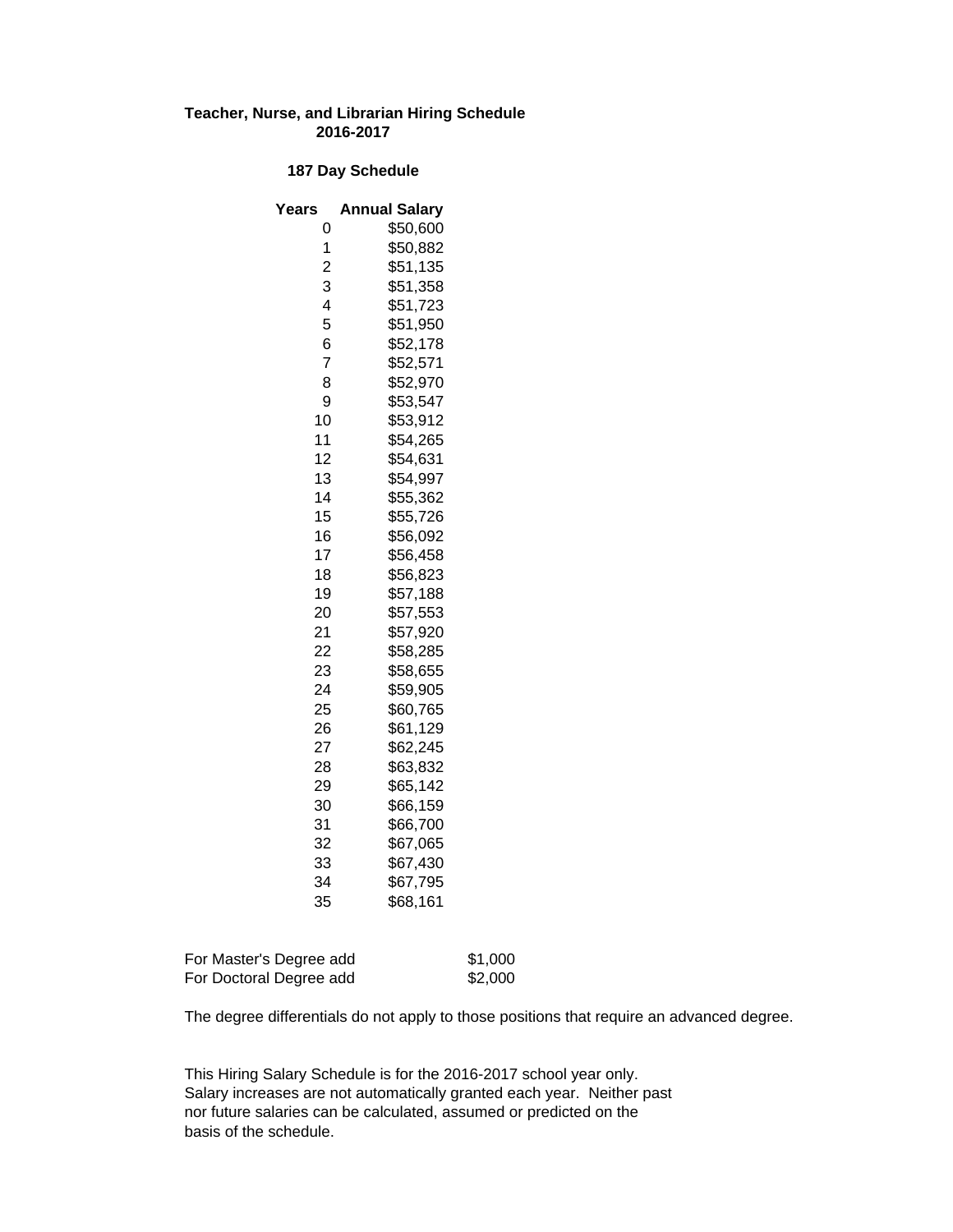# **2016–17 Clerical/Paraprofessional Pay Plan**

## Carroll ISD **Carroll ISD EXECUTE:**  $\ast$ Annual amounts are based on 7.5 hours per day.

| <b>Job Title</b>                 | <b>Calendars</b> |                    | <b>Minimum</b> |         | Midpoint Maximum |
|----------------------------------|------------------|--------------------|----------------|---------|------------------|
|                                  |                  | <b>Hourly</b>      | \$12.14        | \$14.28 | \$16.42          |
| <b>Crossing Guard</b>            | 177              | 177<br><b>Days</b> | 16,113         | 18,957  | 21,800           |
| Parking Attendant                | 177              | 183<br>Days        | 16,659         | 19,599  | 22,539           |
|                                  | 183              |                    |                |         |                  |
| Sped Aide, Resource              | 183              |                    |                |         |                  |
|                                  | 183              |                    |                |         |                  |
|                                  |                  | <b>Hourly</b>      | \$13.35        | \$15.71 | \$18.06          |
| Campus Secretary - ES            | 198              | 183<br><b>Days</b> | 18,325         | 21,559  | 24,793           |
| Campus Secretary - HS            | 198              | 193<br><b>Days</b> | 19,327         | 22,737  | 26,148           |
| Campus Secretary - IS            | 198              | 198<br><b>Days</b> | 19,827         | 23,326  | 26,825           |
| Campus Secretary - MS            | 198              | 202 Days           | 20,228         | 23,798  | 27,367           |
| <b>Technology Aide</b>           | 193              |                    |                |         |                  |
| <b>Counselor Receptionist</b>    | 202              |                    |                |         |                  |
| Sped Aide Early Childhood        | 183              |                    |                |         |                  |
| Sped Aide CM2                    | 183              |                    |                |         |                  |
| Sped Aide Life Skills            | 183              |                    |                |         |                  |
|                                  |                  | <b>Hourly</b>      | \$14.70        | \$17.28 | \$19.86          |
| <b>Counselor Secretary</b>       | 202              | 197 Days           | 21,717         | 25,529  | 29,342           |
|                                  | 226              | 202 Days           | 22,268         | 26,177  | 30,087           |
| <b>Secretary Business Office</b> | 226              | 212<br><b>Days</b> | 23,370         | 27,473  | 31,576           |
| <b>Secretary Data Process</b>    | 212              | 226 Days           | 24,913         | 29,288  | 33,662           |
| <b>Secretary Diagnosticians</b>  | 197              |                    |                |         |                  |
|                                  |                  | <b>Hourly</b>      | \$17.64        | \$20.74 | \$23.84          |
| <b>Accounts Payable</b>          | 226              | 212 Days           | 28,041         | 32,971  | 37,901           |
| <b>Principal Secretary - ES</b>  | 212              | 221 Days           | 29,231         | 34,371  | 39,510           |
| OP4 Principal Secretary - HS     | 226              | 224 Days           | 29,628         | 34,837  | 40,047           |
| Principal Secretary - IS         | 212              | 226 Days           | 29,893         | 35,149  | 40,404           |
| Principal Secretary - MS         | 212              |                    |                |         |                  |
| PT Aquatic Secretary             | 226              |                    |                |         |                  |
| PT Athletics Secretary           | 226              |                    |                |         |                  |
| Router/Dispatch                  | 224              |                    |                |         |                  |
| Secretary Dir Personnel          | 226              |                    |                |         |                  |
| <b>Secretary Maintenance</b>     | 226              |                    |                |         |                  |
| <b>Secretary Nutrition</b>       | 226              |                    |                |         |                  |
| <b>Secretary Transportation</b>  | 224              |                    |                |         |                  |
|                                  |                  |                    |                |         |                  |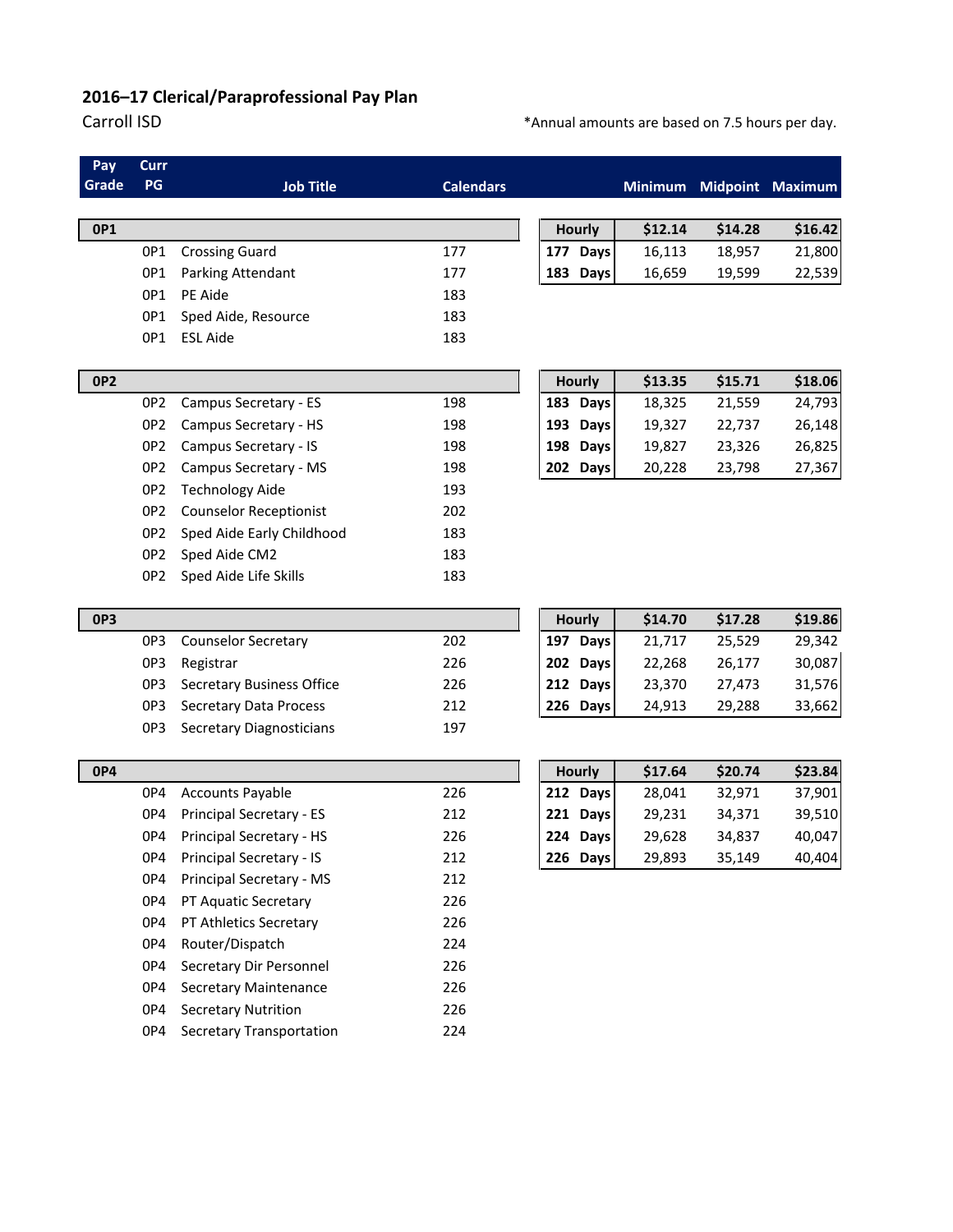|     |                                     |     | ,,,,,,,  | しエフ・コロ | しとんいし  | りムひょんぴ |
|-----|-------------------------------------|-----|----------|--------|--------|--------|
| 0P5 | <b>General Ledger Accountant</b>    | 226 | 224 Days | 32,558 | 38,316 | 44,074 |
| OP5 | Payroll/Benefits Asst               | 226 | 226 Days | 32.849 | 38,658 | 44,467 |
| OP5 | Secretary Dir Athletics             | 226 |          |        |        |        |
| 0P5 | Secretary Exec Dir Special Services | 226 |          |        |        |        |
| OP5 | Secretary Exec Dir Technology       | 226 |          |        |        |        |
| OP5 | Secretary Exec Dir C&I Coordinators | 226 |          |        |        |        |
| OP5 | <b>Transportation Coordinator</b>   | 224 |          |        |        |        |

| <b>OP5</b> |     |                                  |     | <b>Hourly</b>      | \$19.38 | \$22.81 | \$26.23 |
|------------|-----|----------------------------------|-----|--------------------|---------|---------|---------|
|            | OP5 | <b>General Ledger Accountant</b> | 226 | 224 Days           | 32,558  | 38.316  | 44.074  |
|            | OP5 | Payroll/Benefits Asst            | 226 | 226<br><b>Davs</b> | 32.849  | 38.658  | 44.467  |

| <b>OP6</b> |       |                                      |     |  | <b>Hourly</b> | \$22.30 | \$26.22 | \$30.15 |
|------------|-------|--------------------------------------|-----|--|---------------|---------|---------|---------|
|            | 0P6   | <b>Certification Specialist</b>      | 226 |  | 226 Days      | 37.794  | 44.450  | 51,106  |
|            | 0P6   | Lead, Payroll/Benefits Asst          | 226 |  |               |         |         |         |
|            | 0P6   | <b>Purchasing Supervisor</b>         | 226 |  |               |         |         |         |
|            | 0P6 - | Secretary Asst Supt Adm Serv         | 226 |  |               |         |         |         |
|            | 0P6   | Secretary Asst Supt Board & Comm     | 226 |  |               |         |         |         |
|            | 0P6 - | Secretary Asst Supt Financial Sycs   | 226 |  |               |         |         |         |
|            | 0P6 - | Secretary Asst Supt Student Services | 226 |  |               |         |         |         |
|            |       |                                      |     |  |               |         |         |         |

| <b>OP7</b> |     |                             |     | <b>Hourly</b> | \$27.87 | \$32.78 | \$37.70 |
|------------|-----|-----------------------------|-----|---------------|---------|---------|---------|
|            | 0P7 | Admin Asst Supt/Board       | 226 | 226 Days      | 47.234  | 55.567  | 63,900  |
|            | 0P7 | District PEIMS Specialist   | 226 |               |         |         |         |
|            | 0P7 | Payroll/Benefits Supervisor | 226 |               |         |         |         |

| <b>Hourly</b> | \$27.87 | \$32.78 | \$37.70 |
|---------------|---------|---------|---------|
| 226 Days      | 47.234  | 55,567  | 63,900  |
|               |         |         |         |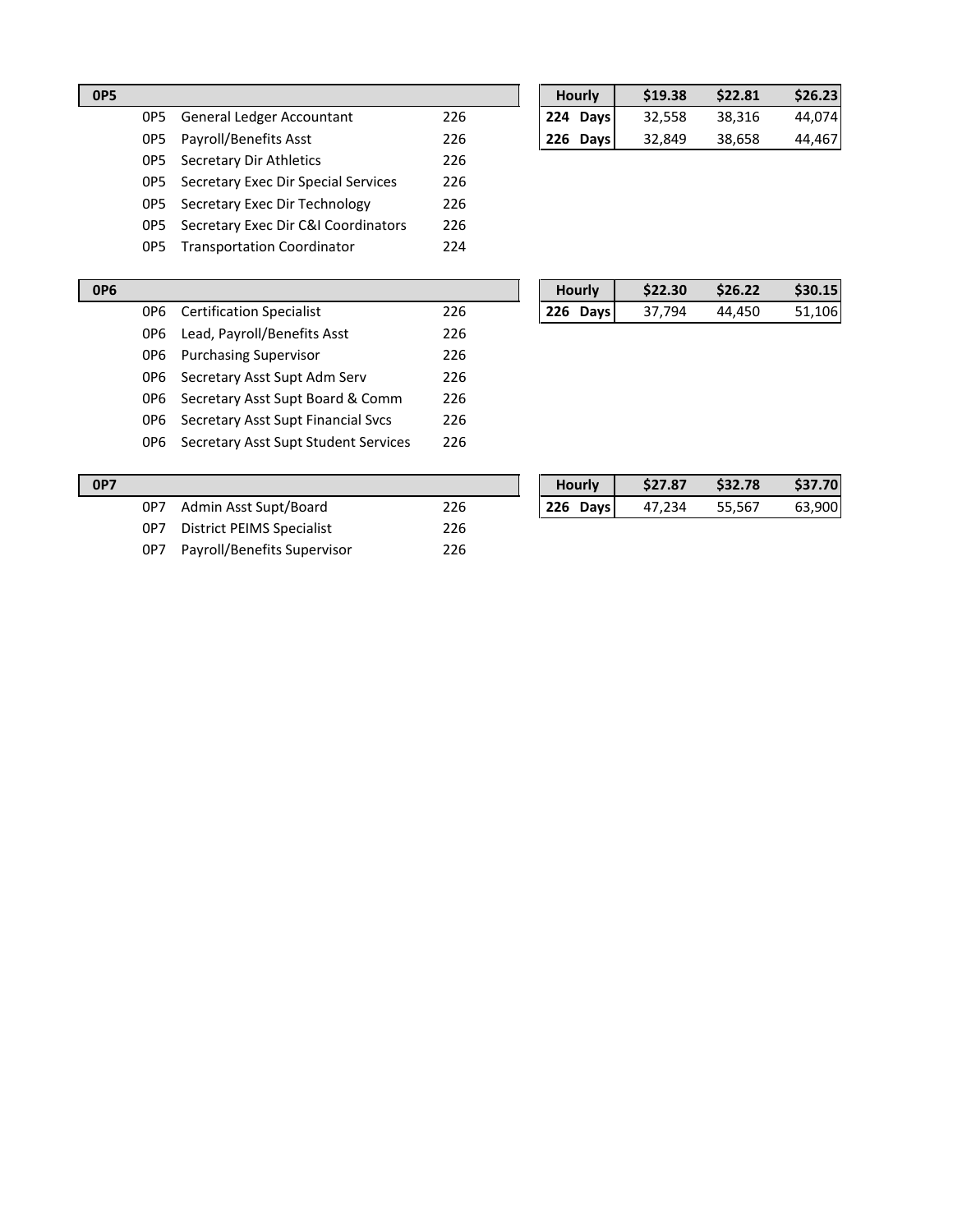# **2016–17 Technology Pay Plan**

## Carroll ISD **Carroll ISD EXECUTE:**  $*$ Annual amounts are based on 7.5 hours per day.

| Pay             | Curr            |                                        |                  |  |               |                |         |                         |
|-----------------|-----------------|----------------------------------------|------------------|--|---------------|----------------|---------|-------------------------|
| Grade           | PG              | <b>Job Title</b>                       | <b>Calendars</b> |  |               | <b>Minimum</b> |         | <b>Midpoint Maximum</b> |
|                 |                 |                                        |                  |  |               |                |         |                         |
| OT <sub>1</sub> |                 |                                        |                  |  | <b>Hourly</b> | \$19.96        | \$23.46 | \$26.96                 |
|                 | OT <sub>1</sub> | Support Service Technician             | 226              |  | 226 Days      | 33,835         | 39,765  | 45,695                  |
|                 |                 |                                        |                  |  |               |                |         |                         |
| OT <sub>2</sub> |                 |                                        |                  |  | <b>Hourly</b> | \$21.96        | \$25.81 | \$29.65                 |
|                 | OT <sub>2</sub> | Audio Visual Technician                | 226              |  | 226 Days      | 37,223         | 43,741  | 50,259                  |
|                 | OT <sub>2</sub> | <b>Information Systems Specialist</b>  | 226              |  |               |                |         |                         |
|                 | OT <sub>2</sub> | <b>Technology Workflow Specialist</b>  | 226              |  |               |                |         |                         |
| OT3             |                 |                                        |                  |  | <b>Hourly</b> | \$27.46        | \$32.26 | \$37.07                 |
|                 | OT <sub>3</sub> | <b>System Analyst</b>                  | 226              |  | 226 Days      | 46,542         | 54,685  | 62,828                  |
|                 | OT <sub>3</sub> | <b>Technical Support Specialist</b>    | 226              |  |               |                |         |                         |
| OT <sub>4</sub> |                 |                                        |                  |  | Hourly        | \$32.95        | \$38.72 | \$44.49                 |
|                 |                 | Vacant                                 |                  |  |               |                |         |                         |
| OT5             |                 |                                        |                  |  | <b>Hourly</b> | \$39.54        | \$46.46 | \$53.39                 |
|                 | OT <sub>5</sub> | <b>Technology Services Coordinator</b> | 226              |  | 226 Days      | 67,012         | 78,751  | 90,491                  |
|                 | OT <sub>5</sub> | <b>Security Systems Specialist</b>     | 226              |  |               |                |         |                         |
| OT <sub>6</sub> |                 |                                        |                  |  | <b>Hourly</b> | \$49.43        | \$58.08 | \$66.73                 |
|                 | OT <sub>6</sub> | Senior Network Engineer                | 226              |  | 226 Days      | 83,782         | 98,444  | 113,105                 |
|                 | OT <sub>6</sub> | Senior Systems Engineer                | 226              |  |               |                |         |                         |
|                 | OT <sub>6</sub> | <b>Technical Projects Manager</b>      | 226              |  |               |                |         |                         |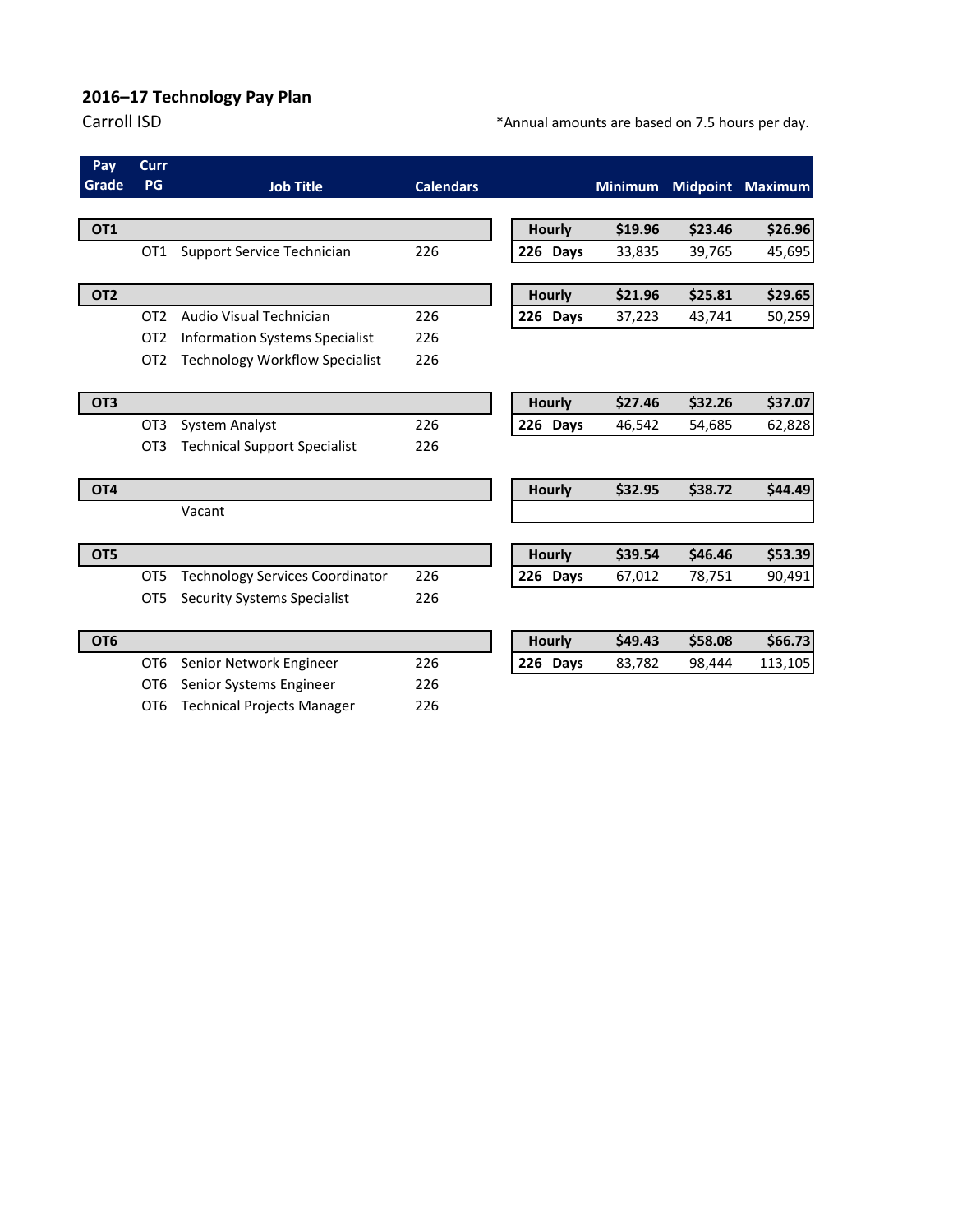# **2016–17 Auxiliary/Manual Trades Pay Plan**

Carroll ISD

| Pay<br>Grade | Curr<br>PG | <b>Job Title</b>                      | <b>Calendars</b> |     |             |         |         | Minimum Midpoint Maximum |
|--------------|------------|---------------------------------------|------------------|-----|-------------|---------|---------|--------------------------|
|              |            |                                       |                  |     |             |         |         |                          |
| 0A1          |            |                                       |                  |     | Hourly      | \$10.39 | \$12.24 | \$14.09                  |
|              | 0A1        | Aquatic Substitute                    | 260              |     | 179 Days    | 14,884  | 17,528  | 20,171                   |
|              | 0A1        | <b>Aquatics Clerk</b>                 | 260              | 258 | <b>Days</b> | 21,453  | 25,263  | 29,074                   |
|              | 0A1        | <b>Bus Aide</b>                       | 179              | 260 | <b>Days</b> | 21,619  | 25,459  | 29,299                   |
|              | 0A1        | Food Service Floater                  | 179              |     |             |         |         |                          |
|              | 0A1        | Food Service Sub                      | 179              |     |             |         |         |                          |
|              | 0A1        | Food Service Worker                   | 179              |     |             |         |         |                          |
|              | 0A1        | Housekeeping                          | 260              |     |             |         |         |                          |
|              | 0A1        | Lifeguard                             | 260              |     |             |         |         |                          |
|              | 0A1        | <b>Mechanic Clerk</b>                 | 258              |     |             |         |         |                          |
| <b>0A2</b>   |            |                                       |                  |     | Hourly      | \$12.05 | \$14.69 | \$17.33                  |
|              | 0A2        | Asst Swim Age Coach                   | 260              | 180 | <b>Days</b> | 17,347  | 21,151  | 24,955                   |
|              | 0A2        | Food Service Asst Manager             | 180              | 260 | <b>Days</b> | 25,056  | 30,551  | 36,046                   |
|              | 0A2        | Grounds                               | 260              |     |             |         |         |                          |
|              | 0A2        | <b>Head Lifeguard</b>                 | 260              |     |             |         |         |                          |
|              | 0A2        | Lead Housekeeping                     | 260              |     |             |         |         |                          |
|              | 0A2        | Maintenance I                         | 260              |     |             |         |         |                          |
|              | 0A2        | Swim Lesson Instructor                | 260              |     |             |         |         |                          |
|              | 0A2        | <b>Water Aerobics Instructor</b>      | 260              |     |             |         |         |                          |
| 0A3          |            |                                       |                  |     | Hourly      | \$14.70 | \$17.92 | \$21.14                  |
|              | 0A3        | Asst Age Group Coord/Water Polo Coord | 260              |     | 179 Days    | 21,048  | 25,663  | 30,279                   |
|              | 0A3        | <b>Bus Driver</b>                     | 179              | 180 | Days        | 21,165  | 25,807  | 30,448                   |
|              | 0A3        | <b>Facilities Support Specialist</b>  | 260              | 260 | <b>Days</b> | 30,572  | 37,277  | 43,981                   |
|              | 0A3        | <b>Floating Food Manager</b>          | 180              |     |             |         |         |                          |
|              | 0A3        | <b>Food Service Manager</b>           | 180              |     |             |         |         |                          |
|              | 0A3        | <b>Lead Grounds</b>                   | 260              |     |             |         |         |                          |
|              | 0A3        | Maintenance II                        | 260              |     |             |         |         |                          |
|              | 0A3        | Maintenance II/Warehouse              | 260              |     |             |         |         |                          |
|              | 0A3        | Sr Coach/Comm Coor For Ntn            | 260              |     |             |         |         |                          |

| 0A4 |                                      |     |     | <b>Hourly</b> | \$18.37 | \$22.40 | \$26.43 |
|-----|--------------------------------------|-----|-----|---------------|---------|---------|---------|
|     | 0A4 Asst Custodial Nght Supervisor   | 260 |     | 258 Days      | 37.916  | 46,232  | 54,548  |
|     | 0A4 Facilities Irrigation Specialist | 260 | 260 | <b>Days</b>   | 38.210  | 46.590  | 54,971  |
| 0A4 | Fleet Maint II                       | 258 |     |               |         |         |         |
| 0A4 | Maintenance III                      | 260 |     |               |         |         |         |

0A3 Swim Sch Asst Coor/Instructor 260

| Hourly        | \$18.37 | \$22.40 | \$26.43 |
|---------------|---------|---------|---------|
| 258 Days      | 37.916  | 46.232  | 54,548  |
| 260<br>Days I | 38.210  | 46.590  | 54,9711 |